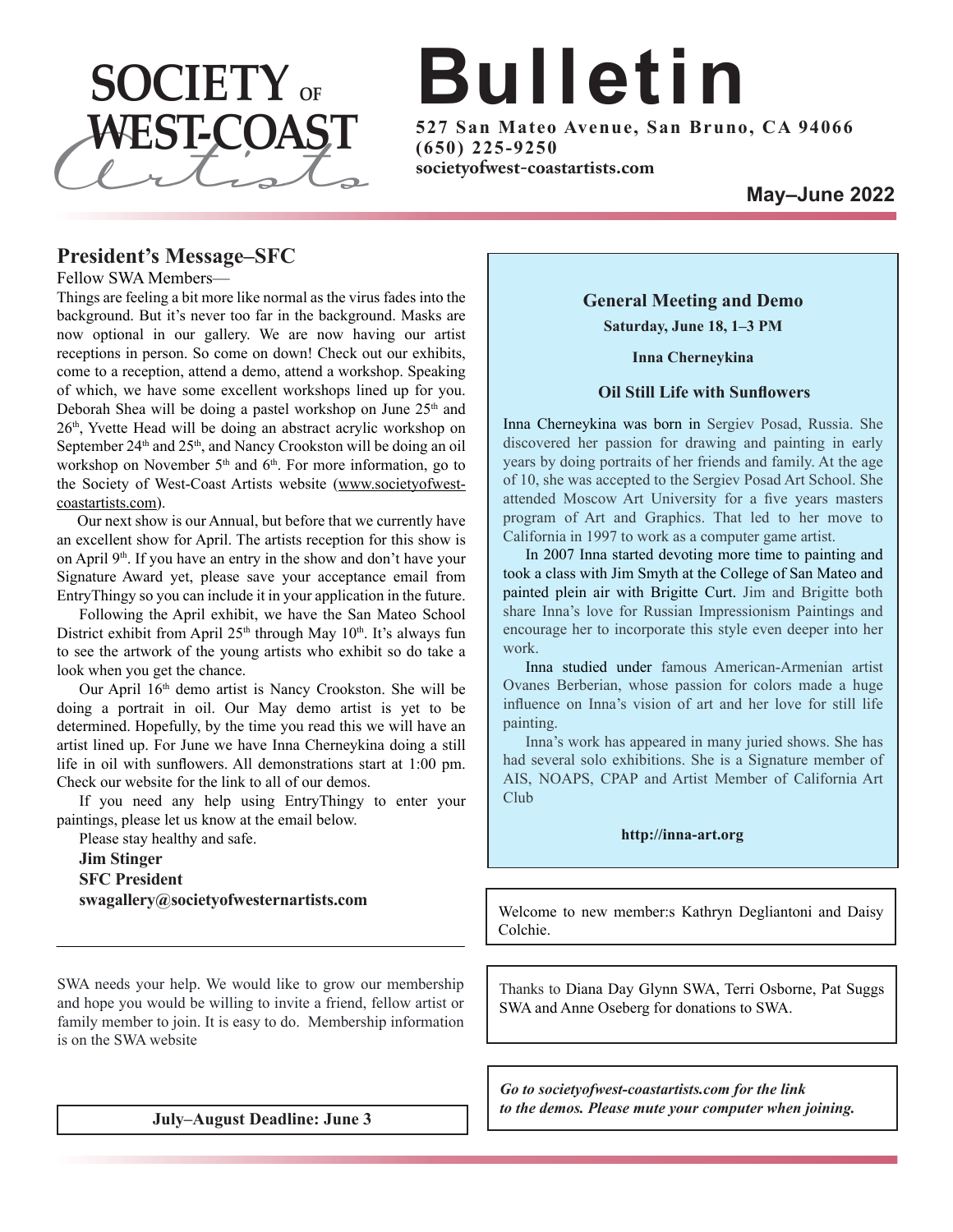### **President's Message–SJVC**

Members,

<sup>I</sup> can't thank our members enough for their suppor<sup>t</sup> and participation through the year. I've depended on your ideas and assistance throughout our programs. <sup>I</sup> do have to <sup>g</sup>ive <sup>a</sup> special thanks to Denise McGill, SWA Secretary, for her dedication of pas<sup>t</sup> few years to our organization. Her work makes my job easier.

The San Joaquin Valley Chapter is opening our Member's Show at the Fresno City Hall. We'll be celebrating our exhibit during Arthop on Thursday, April 7th. <sup>I</sup> hope you'll be there to celebrate with us.

On Saturday, March 26th, our members were provided <sup>a</sup> demonstration by Deborah Pepin. Deborah is an incredibly talented pastelist, who works in Plein Air, her studio and with other pastel artists. She described how she searches for locations, sketches, and <sup>p</sup>hotographs these areas as she prepares her painting studies. Just watching Deborah's painting was instructive and <sup>a</sup> <sup>p</sup>leasure. She has <sup>a</sup> wonderful approach with color and drawing questions from her audience. Thank you Deborah, for <sup>a</sup> wonderful art demonstration.

Thank you all, for your contributions to the Arts and to the Society of West-Coast Artists.

**Jesus Sepulveda SJVC President**

#### **SJVC Schedule**

**Demo: Saturday, March 26** at the Door Art Gallery 10:30-12:30, Presenter, Deborah Pepin

#### **April Show:** Fresno City Hall

- \* Delivery (Friday, April 1st) 10:00-12:00
- ArtHop (Thursday, April 7th) 5:00-8:00
- Art Pick-up (Thursday, April 28th) 10:00-12:00 *Meters may need to be paid*

#### **SWA San Bruno Members Art Show**

- \* Enter Online, April 18–May 8
- Deliveries of accepted Art: May 13th in San Bruno
- Show May 18th-July 24th
- Jesus will be delivering artwork, make arrangements

**Demo: Saturday, May 28** at the Door Art Gallery 10:30-12:30 (Any idea for presenters?)

**Paint Out: Saturday, June 25,** 10:30-12:30 Clovis Botanical Garden. 945 Clovis Ave, Clovis

#### **July Art Show at Vernissage Art Gallery and Studio**

- \* Delivery at Vernissage, July 1st, 10:00-12:00
- Entry Fee \$10 per Artist, maximum 3 entries
- \* Non-Juried Show

#### **September Shows**

\*Ziveli Winery-Sept. 17th-18th, no entry fee \*Allards Show, deliver Aug. 29th and ending Sept. 30th

#### **SAN FRANCISCO CHAPTER CONTACTS SFC President/**

| u v i igalugilu                                                      |                        |              |
|----------------------------------------------------------------------|------------------------|--------------|
| <b>Signature Awards/</b>                                             |                        |              |
| <b>Demos</b>                                                         | <b>Jim Stinger</b>     | 650-493-6043 |
| <b>1st Vice President</b>                                            | <b>Guy Magallanes</b>  | 650-575-9158 |
| 2nd Vice President                                                   | <b>Yvonne NewHouse</b> | 650-504-5559 |
| <b>Recording Secretary/</b><br>Director of Exhibits/<br>Membership / |                        |              |
| <b>Corresponding Secretary Carrie Drilling</b>                       |                        | 650-692-8998 |
| Treasurer/                                                           |                        |              |
| <b>Gallery Coordinator</b>                                           | <b>Sharon Harris</b>   | 650-307-2431 |
| <b>Publicity</b>                                                     | Leona Marini           |              |
| <b>Web Master</b>                                                    | <b>Sherry Vockel</b>   | 650-922-7474 |
| <b>Bulletin</b>                                                      | Laura Johnson          | 650-533-1239 |

**SFC** *Center Hours: 11–3, Wednesday–Saturday*

#### **SAN JOAQUIN CHAPTER CONTACTS**

| <b>SJVC President</b>     | Jesus Sepuleda         | 559-438-7633 |
|---------------------------|------------------------|--------------|
| <b>1st Vice President</b> | Linda Lamb             | 559-275-1597 |
| 2nd Vice President        | <b>Rudy Murietta</b>   | 559-709-0486 |
| <b>Secretary</b>          | <b>Shirlee Rehart</b>  | 559-436-4552 |
| <b>Phone/Membership</b>   | <b>Maxine Fargason</b> | 559-439-4403 |
| <b>Treasurer</b>          | <b>Denise McGill</b>   | 559-229-3025 |

#### **SCHEDULE OF EVENTS**

**SAN FRANCISCO CHAPTER**

**San Mateo School District Exhibit April 25–May 10**

**May 21 Board Meeting**

**72nd Annual Exhibit May 18–July 24**

**Entry–Judging on EntryThingy**

**June**

**18 Board Meeting/Inna Cherneykina Demo**

Please inform the board if you know of members who are ill or have passed away or have lost family members.

People's Choice Award for the February–March 2022 Exhibit: "Holding On, Just in Case," an oil by William Ramroth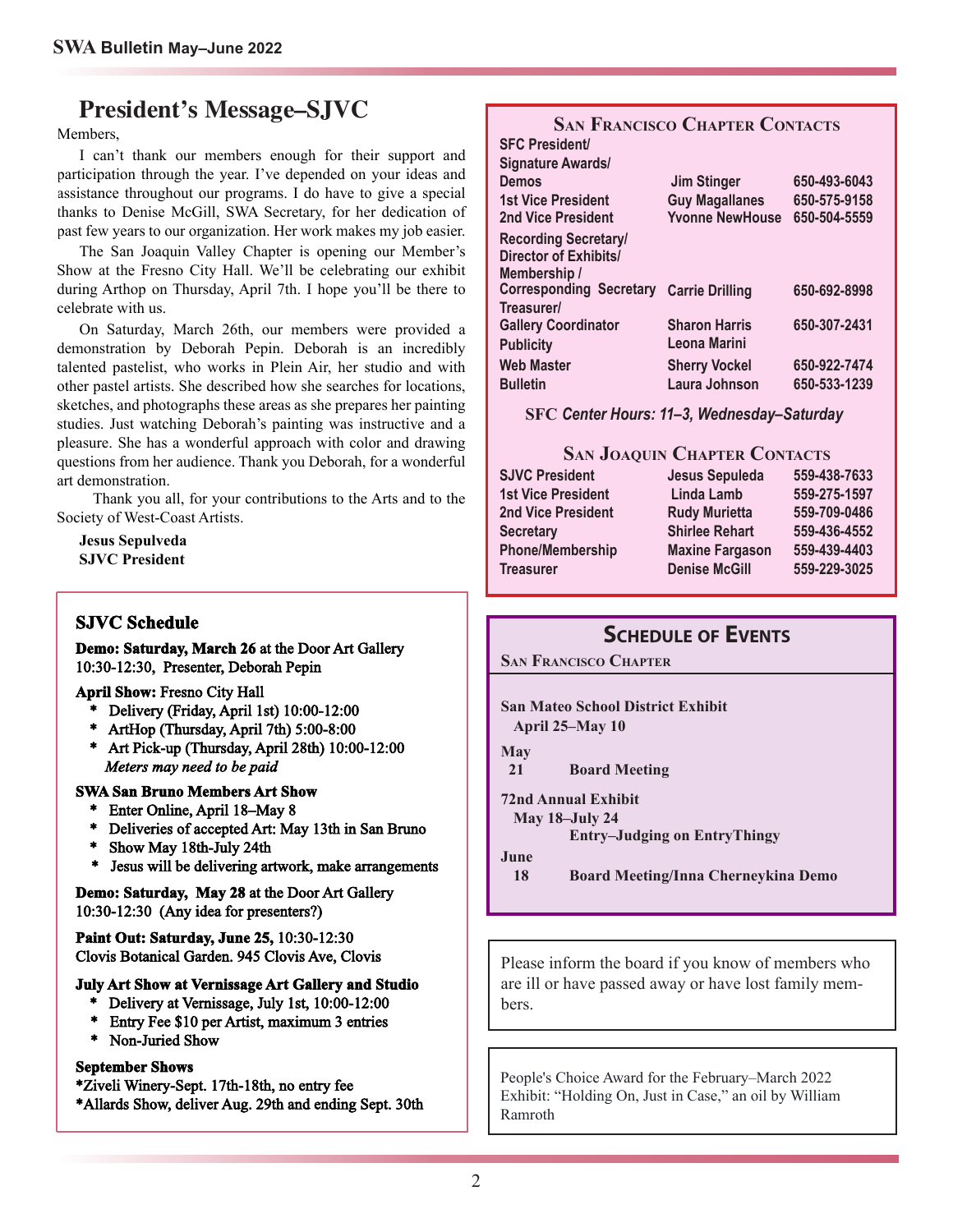| <b>2022 SWA Exhibit Schedule</b>                                                                  |                                                                                                                                                                                                                                                                     |  |  |  |  |
|---------------------------------------------------------------------------------------------------|---------------------------------------------------------------------------------------------------------------------------------------------------------------------------------------------------------------------------------------------------------------------|--|--|--|--|
|                                                                                                   | <b>January 2, 2022/December 31, 2022</b>                                                                                                                                                                                                                            |  |  |  |  |
| <b>SWA Board Meeting/Demo</b><br><b>January/February Exhibit</b><br><b>February/March Exhibit</b> | <b>January 15 Zoom</b><br>January 12 - February 11 Call for entry 12/7/21. Closed 1/1/22 Juried 1/4 and 1/5<br>Delivery 1/7, 11–3pm or 1/8, 10–1pm. After 1pm judging for awards.<br>February 16 - March 25 Call for entry 1/11. Closed 2/6/22. Juried 2/8 and 2/9. |  |  |  |  |
|                                                                                                   | Delivery 2/11, 11-3pm or 2/12, 10-1pm. After 1pm judging for awards.                                                                                                                                                                                                |  |  |  |  |
| <b>SWA Board Meeting/Demo</b><br><b>Lillian Wu Workshop</b>                                       | <b>February 19 Zoom</b><br>March 5 and 6                                                                                                                                                                                                                            |  |  |  |  |
| <b>SWA Board Meeting/Demo</b>                                                                     | <b>March 19 Zoom</b>                                                                                                                                                                                                                                                |  |  |  |  |
| <b>April Exhibit</b>                                                                              | March 30 - April 22. Call for entry 2/25. closed 3/20. Juried 3/22 or 3/23.<br>Delivery 3/25, 11-3pm or 3/26, 10-1. Judging for awards after 1 pm.                                                                                                                  |  |  |  |  |
| <b>SWA Board Meeting/Demo</b>                                                                     | <b>April 16 Zoom</b>                                                                                                                                                                                                                                                |  |  |  |  |
| <b>San Mateo School Exhibit</b>                                                                   | April 25-May 10                                                                                                                                                                                                                                                     |  |  |  |  |
| <b>SWA Board Meeting/Demo</b>                                                                     | May 21 Zoom                                                                                                                                                                                                                                                         |  |  |  |  |
| <b>72nd Annual Exhibit</b>                                                                        | May 18 – July 24. Open call for entries 4/18, closed 5/8. Juried in<br>5/10 or 5/11. Delivery of paintings 5/13 or 5/14, 10-1. Awards after 1 pm.<br><b>Opening Reception TBD</b><br>Awards Reception July 24, 1:30 - 2:30                                          |  |  |  |  |
| <b>SWA Board Meeting</b>                                                                          | June 18 Zoom                                                                                                                                                                                                                                                        |  |  |  |  |
| <b>Deborah Shea Workshop</b>                                                                      | <b>June 25–26</b>                                                                                                                                                                                                                                                   |  |  |  |  |
| <b>SWA Board Meeting</b>                                                                          | <b>July 16 Zoom</b>                                                                                                                                                                                                                                                 |  |  |  |  |
| <b>Signature Member Show</b>                                                                      | July 27 – August 26. Delivery 7/22 – 7/24                                                                                                                                                                                                                           |  |  |  |  |
| <b>SWA Board Meeting</b>                                                                          | <b>August 20 Zoom</b>                                                                                                                                                                                                                                               |  |  |  |  |
| <b>September Exhibit</b>                                                                          | August 31 – September 30. Open call for entries 8/4. Closed 8/21. Juried in<br>8/23 and 8/24. Delivery 8/26, 11-3 or 8/27, 10-1. Judge for awards after 1 pm.                                                                                                       |  |  |  |  |
| <b>SWA Board Meeting/Demo</b>                                                                     | <b>September 17 Zoom</b>                                                                                                                                                                                                                                            |  |  |  |  |
| <b>Yvette Head Workshop by Zoom</b>                                                               | September 24 and 25                                                                                                                                                                                                                                                 |  |  |  |  |
| <b>Skyline Exhibit</b>                                                                            | <b>October 1 – November 4</b>                                                                                                                                                                                                                                       |  |  |  |  |
| <b>SWA Board Meeting/Demo</b>                                                                     | <b>October 15 Zoom</b>                                                                                                                                                                                                                                              |  |  |  |  |
| <b>Nancy Crookston Workshop</b>                                                                   | November 5–6                                                                                                                                                                                                                                                        |  |  |  |  |
| November/December                                                                                 | November 16 – January 6. Open call for entries 10/6. Closed 11/6. Juried in 11/8 and 11/9.<br>Delivery 11/11, 11-3 or 11/12 until 1pm. Judging for awards after 1pm.                                                                                                |  |  |  |  |
| <b>SWA Board Meeting/Demo</b>                                                                     | <b>November 19 Zoom</b>                                                                                                                                                                                                                                             |  |  |  |  |

### **2022 SFC Demonstrations**

| <b>January 15</b>  | Lillian Wu                      | <b>Brush Painting on Rice Paper</b>                    |                           |
|--------------------|---------------------------------|--------------------------------------------------------|---------------------------|
| <b>February 19</b> | <b>Jim Stinger</b>              | <b>Fish Prints</b>                                     |                           |
| <b>March 19</b>    | <b>Michael Reardon</b>          | <b>Watercolor Painting: Landscape and Beach Scenes</b> | http://www.mreardon.com   |
| April 16           | Nancy Crookston Portrait in oil |                                                        | http://nancycrookston.com |
| May 21             |                                 |                                                        |                           |
| June 18            |                                 | Inna Cherneykina Oil still life with sunflowers        | http://inna-art.org       |

*(Demos are on YouTube Live or Zoom until further notice.)*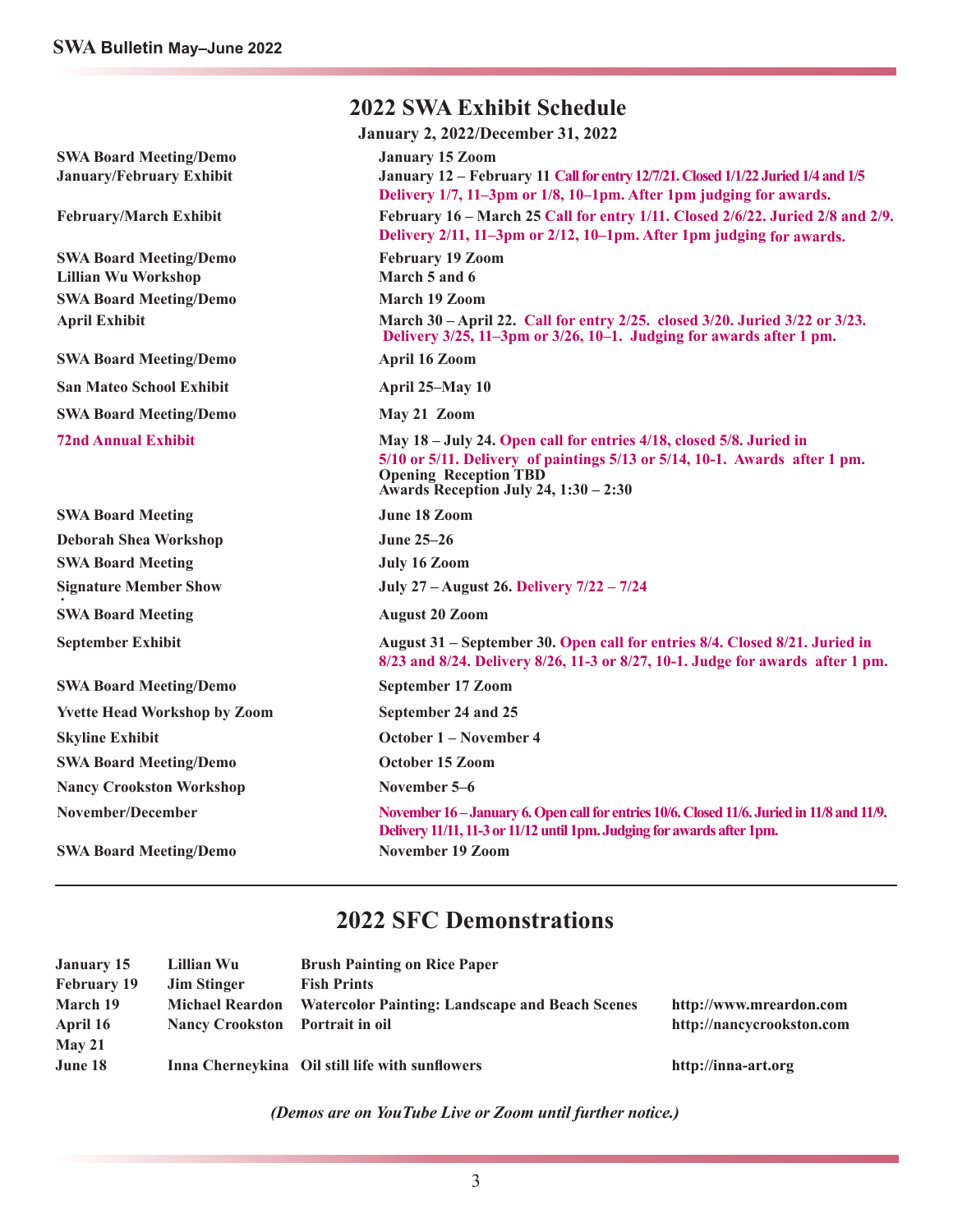# **February–March 22 Exhibit**

1<sup>st</sup> Place **Barbara Alger SWA Night Jaguar Pastel** 2<sup>nd</sup> Place *nd Place William Ramroth SWA Hold On, Just in Case! Oil*

**Judges:** Shirley Green SWA and Laura Johnson SWA

**Participants:** Barbara Alger SWA, John Barrows, Lu Chang, Martha Diaz, Stephanie Getzler SWA, Sharon Slusarz Harris SWA, Leona Marini, Leona Moriarty SWA, Olga Parr SWA, William Ramroth SWA, Maria Sky, Jim Stinger, Greta Waterman, Rosemarie Willimann, and Lillian Wu SWA

**Volunteers:** Yvonne Newhouse, Sharon Slusarz Harris and Carrie Drilling

*See winning paintings beginning on page 5*

# **April 22 Exhibit Winners**

| 1 <sup>st</sup> Place | <b>Barbara Alger SWA</b>  | <b>Pot-Pourri</b>        | <b>Pastel</b> |
|-----------------------|---------------------------|--------------------------|---------------|
| $2nd$ Place           | Joyce Barron Leopardo SWA | <b>Sawyer Camp Trail</b> | Oil           |

**Judges**: Edna Acri SWA , Helen Scheel SWA and Lillian Wu SWA

**Participants:** Barbara Alger SWA, Carrie Drilling SWA, Lynn Flodin SWA, Stephanie Getzler SWA, Sharon Slusarz Harris SWA, Jane Henry SWA, Susan Jochheim, Joyce Barron Leopardo SWA, Leona Marini, Leona Moriarty SWA, William Ramroth SWA, Jesus Sepulveda, Maria Sky, Nancy Tan,, Greta Waterman

**Volunteers**: Stephanie Getzler, Sharon Slusarz Harris and Carrie Drilling

*See winning paintings beginning on page 5*

#### **Directions to SWA San Bruno**

**From 280:** take the San Bruno Exit east (towards the Airport). At San Mateo Avenue (approximately 1/4 mile) turn right on San Mateo Avenue.

**From 101:** exit San Bruno Avenue west over the freeway. San Mateo Avenue is immediately after the CalTrain elevated track, turn left. SWA gallery is two blocks south on San Mateo Avenue.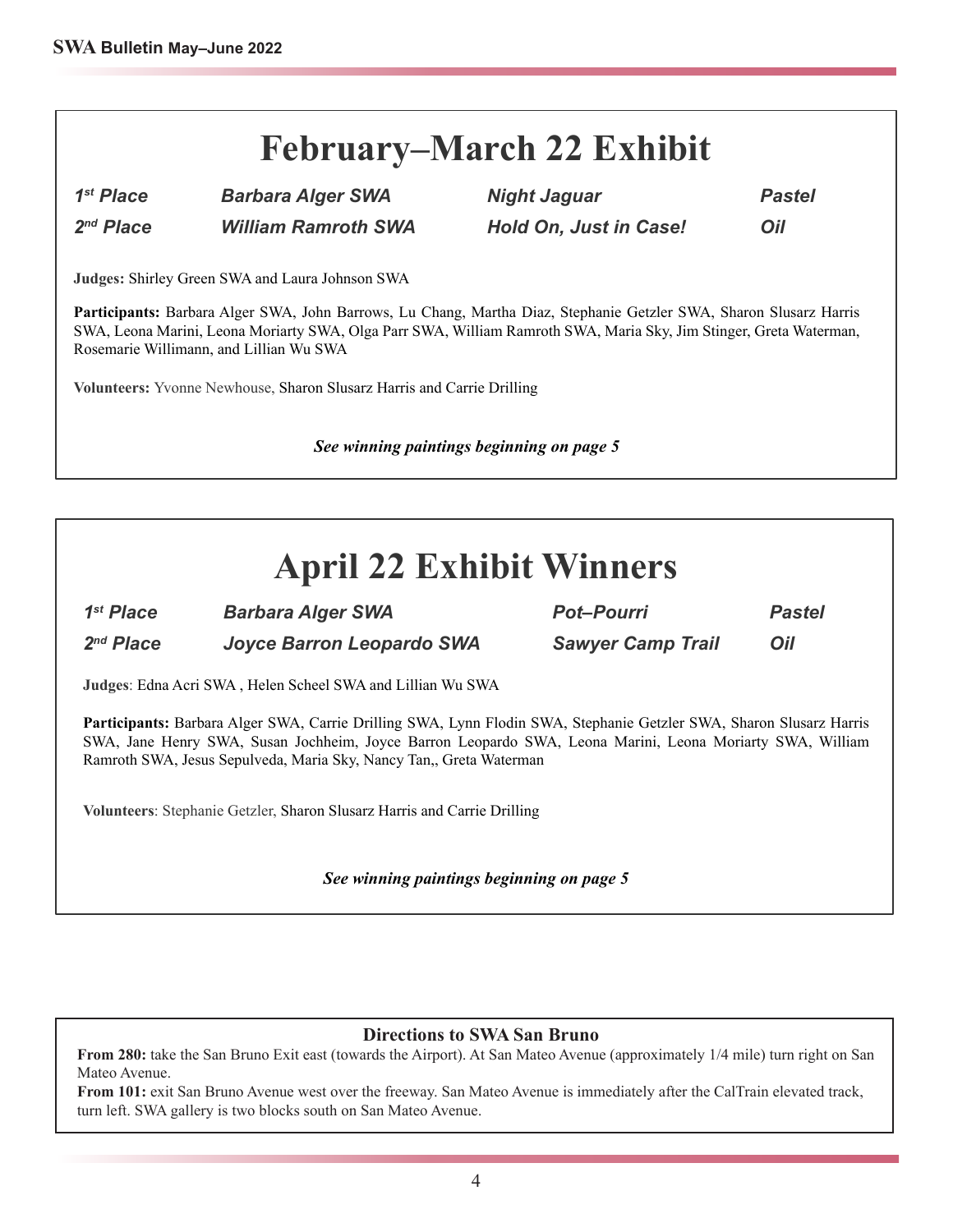# **February/March Exhibit**



# **1st Place**

*Night Jaguar* **Pastel by Barbara Alger SWA**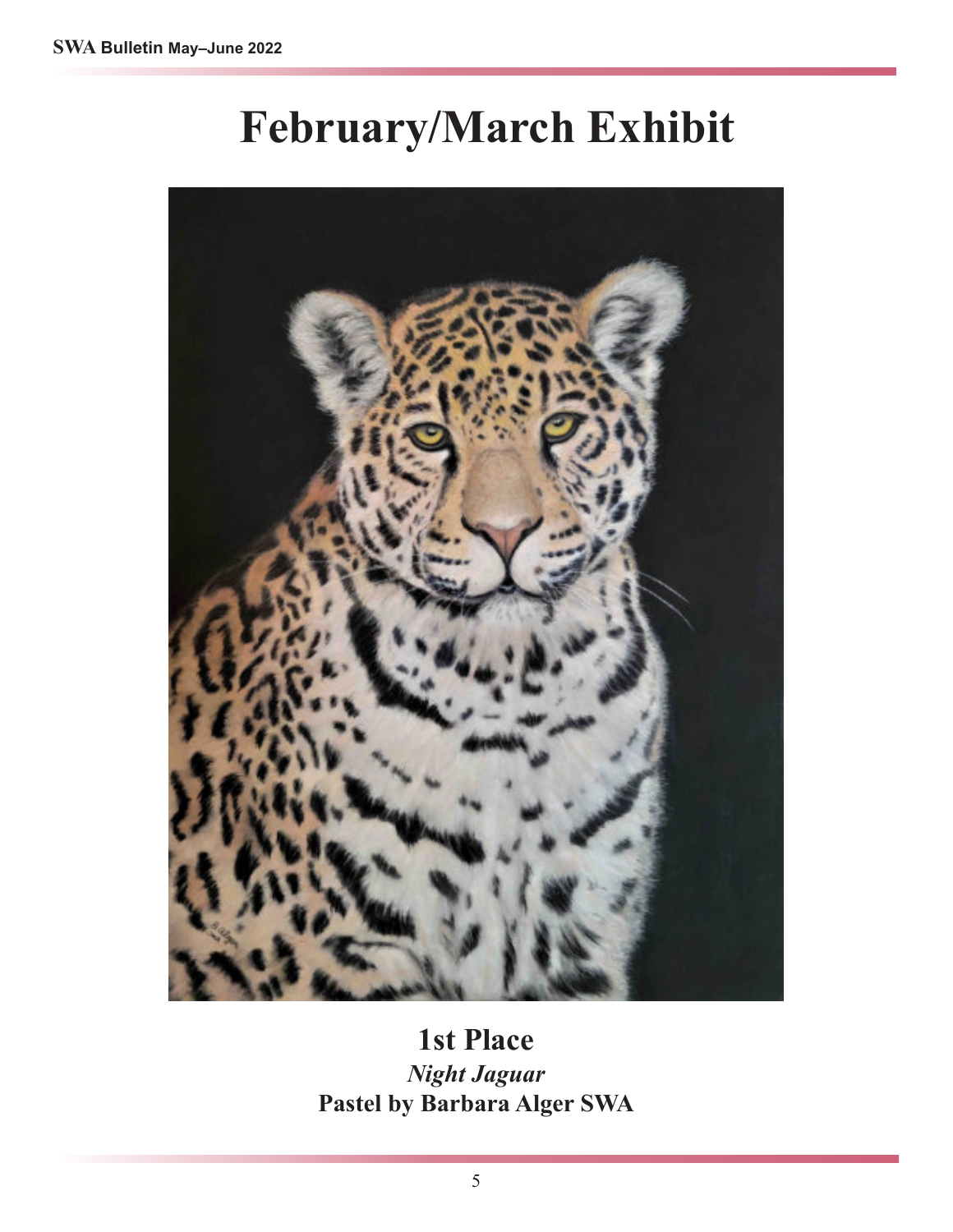

**2nd Place** *Hold On, Just in Case!* **Oil by William Ramroth SWA**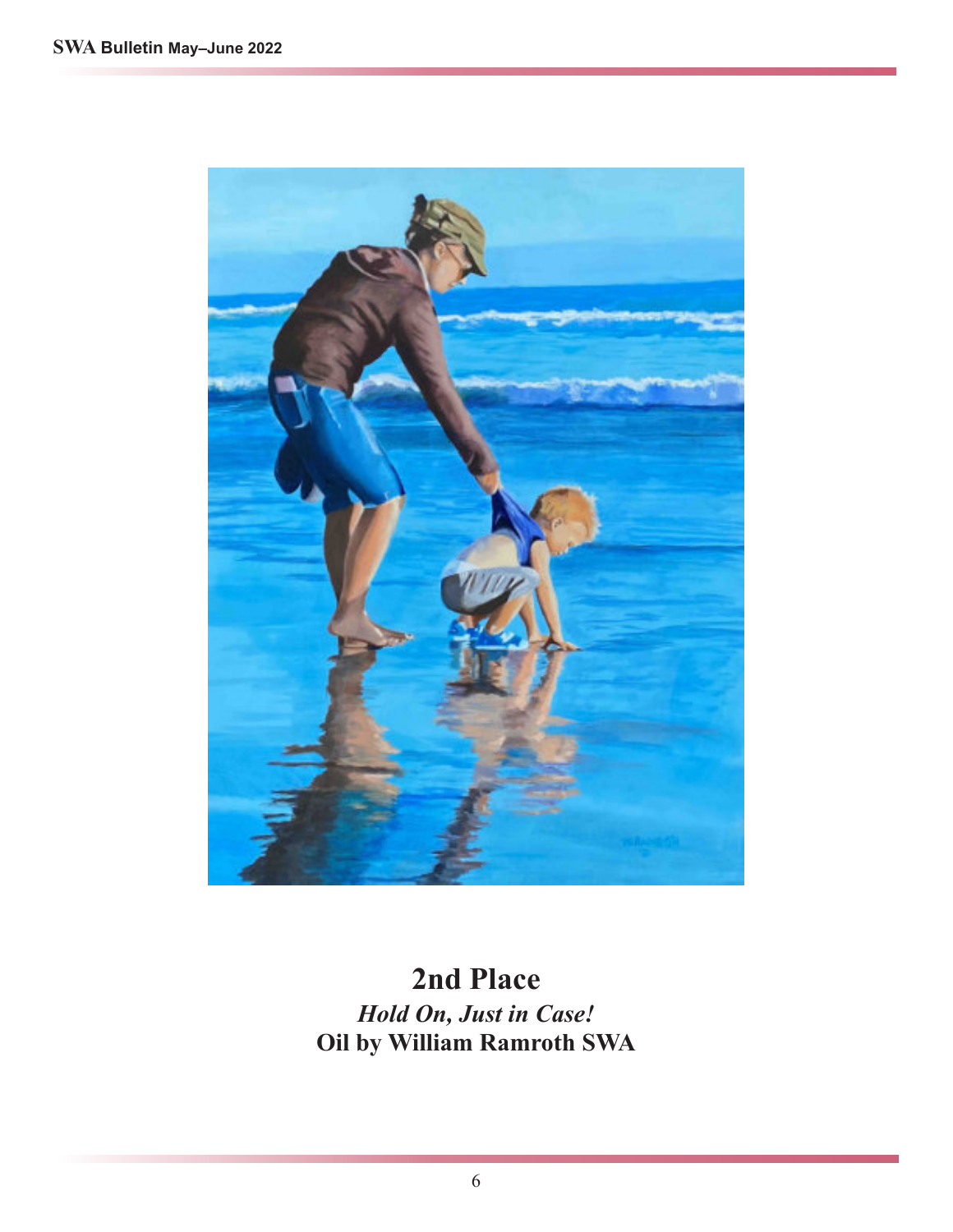# **April Exhibit**



### **1st Place** *Pot-Pourri* **Pastel by Barbara Alger SWA**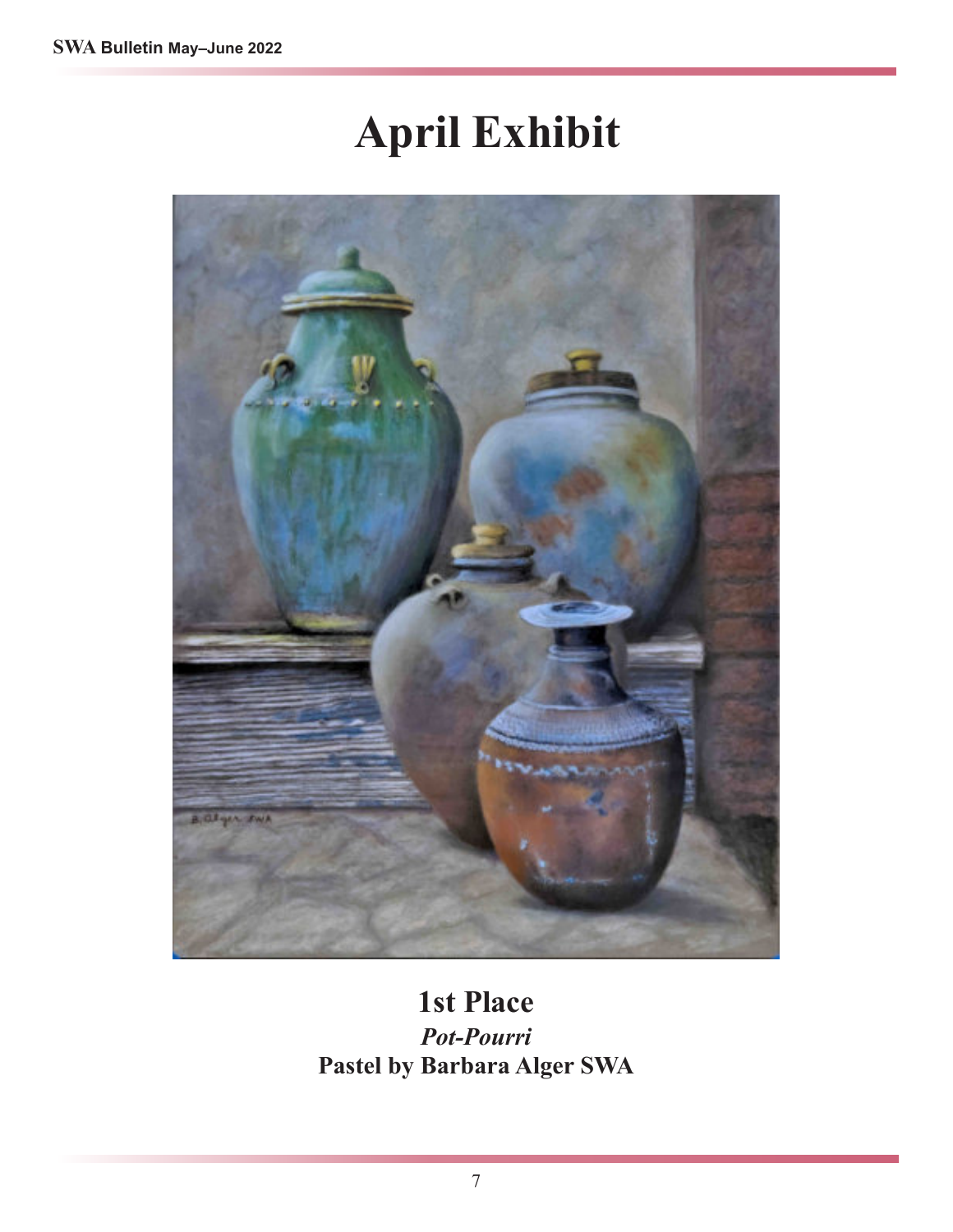

## **2nd Place** *Sawyer Camp Trail* **Watercolor by Joyce Barron Leopardo SWA**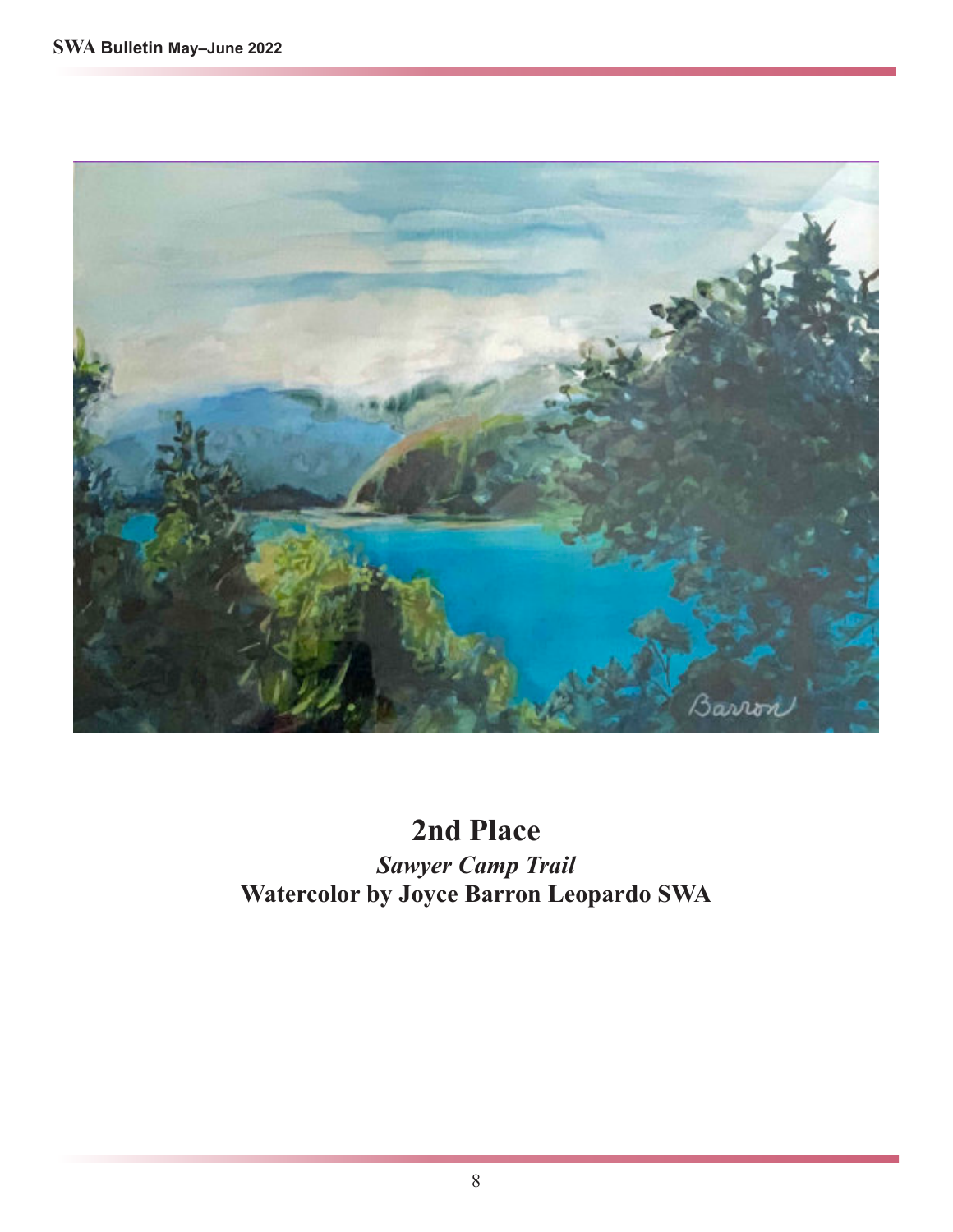# **SJVC Demonstration**





**Photos are from The Deborah Pepin Demonstration**